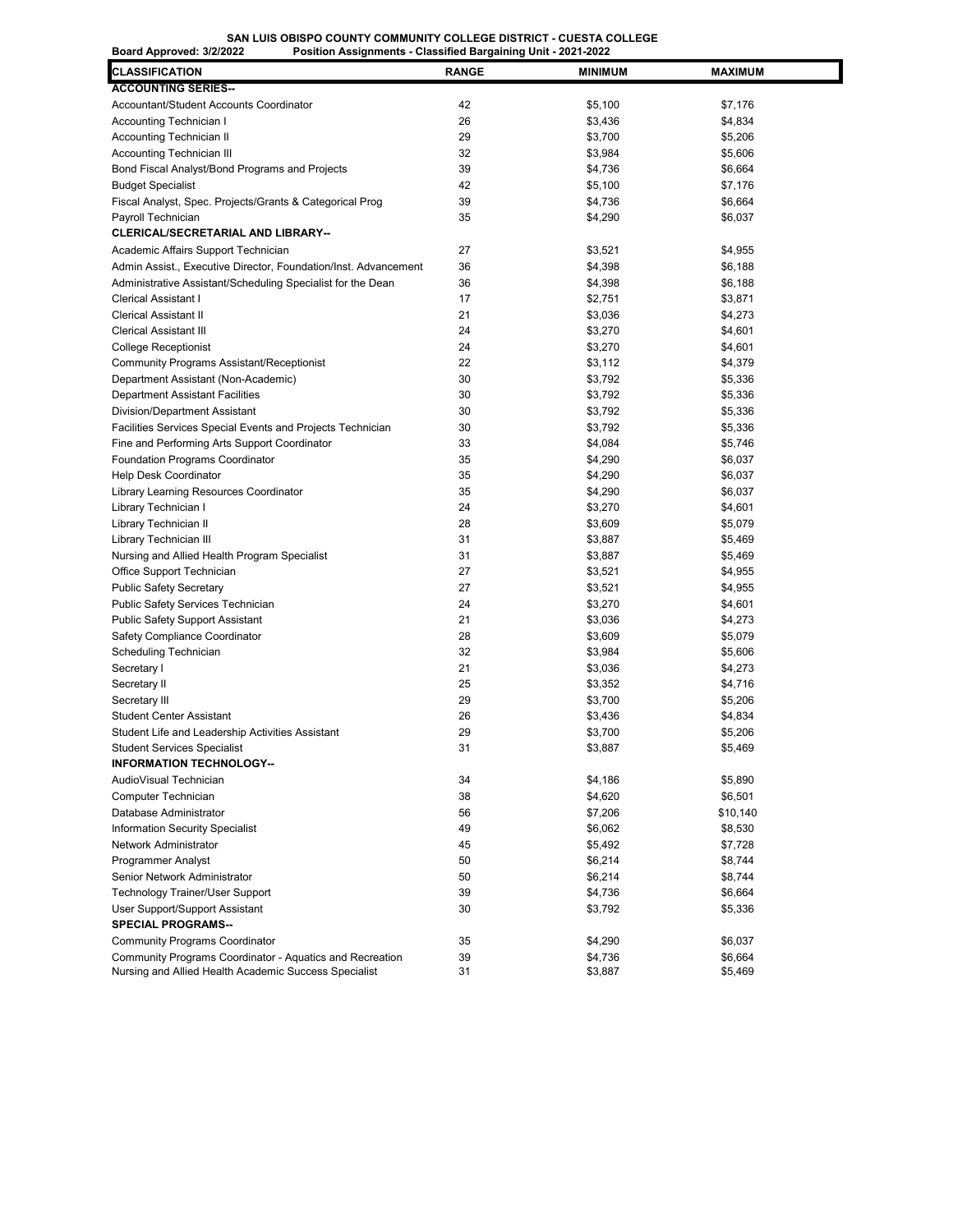| <b>CLASSIFICATION</b>                                         | <b>RANGE</b> | <b>MINIMUM</b> | <b>MAXIMUM</b> |  |
|---------------------------------------------------------------|--------------|----------------|----------------|--|
| SPECIAL PROGRAMS Cont.                                        |              |                |                |  |
| Small Business Develop. Center Project Services Specialist    | 31           | \$3,887        | \$5,469        |  |
| Strong Workforce Job Developer - Recruiter                    | 33           | \$4,084        | \$5,746        |  |
| <b>Sustainability Education Specialist</b>                    | 27           | \$3,521        | \$4,955        |  |
| <b>WED&amp;CP Employment Services Coordinator</b>             | 33           | \$4,084        | \$5,746        |  |
| <b>WED&amp;CP Instructional Facilitator for CDCR</b>          | 40           | \$4,854        | \$6,830        |  |
| <b>WED&amp;CP Work Experience Coordinator</b>                 | 33           | \$4,084        | \$5,746        |  |
| <b>INSTRUCTIONAL SUPPORT--</b>                                |              |                |                |  |
| Academic Success Coach                                        | 34           | \$4,186        | \$5,890        |  |
| Agricultural Science Laboratory Technician                    | 38           | \$4,620        | \$6,501        |  |
| Alternate Media Facilitator                                   | 40           | \$4,854        | \$6,830        |  |
| <b>Athletic Trainer</b>                                       | 46           | \$5,629        | \$7,921        |  |
| <b>Athletic Trainer Assistant</b>                             | 39           | \$4,736        | \$6,664        |  |
| Automotive/Auto Body Department Laboratory Technician         | 31           | \$3,887        | \$5,469        |  |
| Bilingual Academic Success Coach                              | 34           | \$4,186        | \$5,890        |  |
| <b>Biological Laboratory Technician</b>                       | 35           | \$4,290        | \$6,037        |  |
| Children's Center Assistant Supervisor                        | 35           | \$4,290        | \$6,037        |  |
| Continuing Education & Special Programs Coordinator           | 35           | \$4,290        | \$6,037        |  |
| Coordinator, Special Projects and Grant-Funded Programs       | 36           | \$4,398        | \$6,188        |  |
| Curriculum Coordinator                                        | 39           | \$4,736        | \$6,664        |  |
| Engineering & Technology Laboratory Technician                | 31           | \$3,887        | \$5,469        |  |
| <b>Faculty Services Specialist</b>                            | 30           | \$3,792        | \$5,336        |  |
| Fine Arts Ceramics Studio Technician                          | 31           | \$3,887        | \$5,469        |  |
| Fine Arts Instructional Assistant                             | 28           | \$3,609        | \$5,079        |  |
| Fine Arts Studio Technician                                   | 31           | \$3,887        | \$5,469        |  |
| <b>Instructional Aide</b>                                     | 23           | \$3,190        | \$4,489        |  |
| <b>Instructional Assistant</b>                                | 30           | \$3,792        | \$5,336        |  |
| Instructional Specialist                                      | 39           | \$4,736        | \$6,664        |  |
| Instructional Support Specialist, Student Success Center      | 31           | \$3,887        | \$5,469        |  |
| Nursing and Allied Health Clinical Coordinator                | 35           | \$4,290        | \$6,037        |  |
| Physical Sciences Lab Technician                              | 35           | \$4,290        | \$6,037        |  |
| Piano Accompanist                                             | 33           | \$4,084        | \$5,746        |  |
| Toddler & Preschool Assistant Teacher (Children's Ctr)        | 19           | \$2,890        | \$4,067        |  |
| <b>Toddler &amp; Preschool Instructional Assistant</b>        | 30           | \$3,792        | \$5,336        |  |
| <b>MAINTENANCE/OPERATIONS, SECURITY--</b>                     |              |                |                |  |
| <b>Campus Police Officer</b>                                  | 36           | \$4,398        | \$6,188        |  |
| Custodian I                                                   | 23           | \$3,190        | \$4,489        |  |
| General Maintenance                                           | 30           | \$3,792        | \$5,336        |  |
| Groundskeeper                                                 | 25           | \$3,352        | \$4,716        |  |
| Groundskeeper/Heavy Equipment Operator                        | 29           | \$3,700        | \$5,206        |  |
| Groundskeeper/Qualified Applicator                            | 26           | \$3,436        | \$4,834        |  |
| Kinesiology - Athletic Equipment Technician I                 | 23           | \$3,190        | \$4,489        |  |
| Kinesiology - Athletic Equipment Technician II                | 28           | \$3,609        | \$5,079        |  |
| Lead Custodian                                                | 27           | \$3,521        | \$4,955        |  |
| Public Safety Dispatcher & Records Assistant                  | 29           | \$3,700        | \$5,206        |  |
| Senior Campus Police Officer                                  | 40           | \$4,854        | \$6,830        |  |
| Skilled Maintenance: Auto Mechanic                            | 35           | \$4,290        | \$6,037        |  |
| Skilled Maintenance: Build./Struct. Const., Alteration/Repair | 36           | \$4,398        | \$6,188        |  |
| Skilled Maintenance: Carpenter, Cabinetmaker, Locksmith I     | 36           | \$4,398        | \$6,188        |  |
| Skilled Maintenance: Carpenter, Cabinetmaker, Locksmith II    | 39           | \$4,736        | \$6,664        |  |
| Skilled Maintenance: Electrician I                            | 39           | \$4,736        | \$6,664        |  |
| Skilled Maintenance: Electrician II                           | 41           | \$4,976        | \$7,001        |  |
| Skilled Maintenance: HVA/C-R I                                | 36           | \$4,398        | \$6,188        |  |
| Skilled Maintenance: HVA/C-R II                               | 41           | \$4,976        | \$7,001        |  |
| Skilled Maintenance: Plumber I                                | 36           | \$4,398        | \$6,188        |  |
| Skilled Maintenance: Plumber II                               | 40           | \$4,854        | \$6,830        |  |
| CLASSIFICATION                                                | <b>RANGE</b> | <b>MINIMUM</b> | <b>MAXIMUM</b> |  |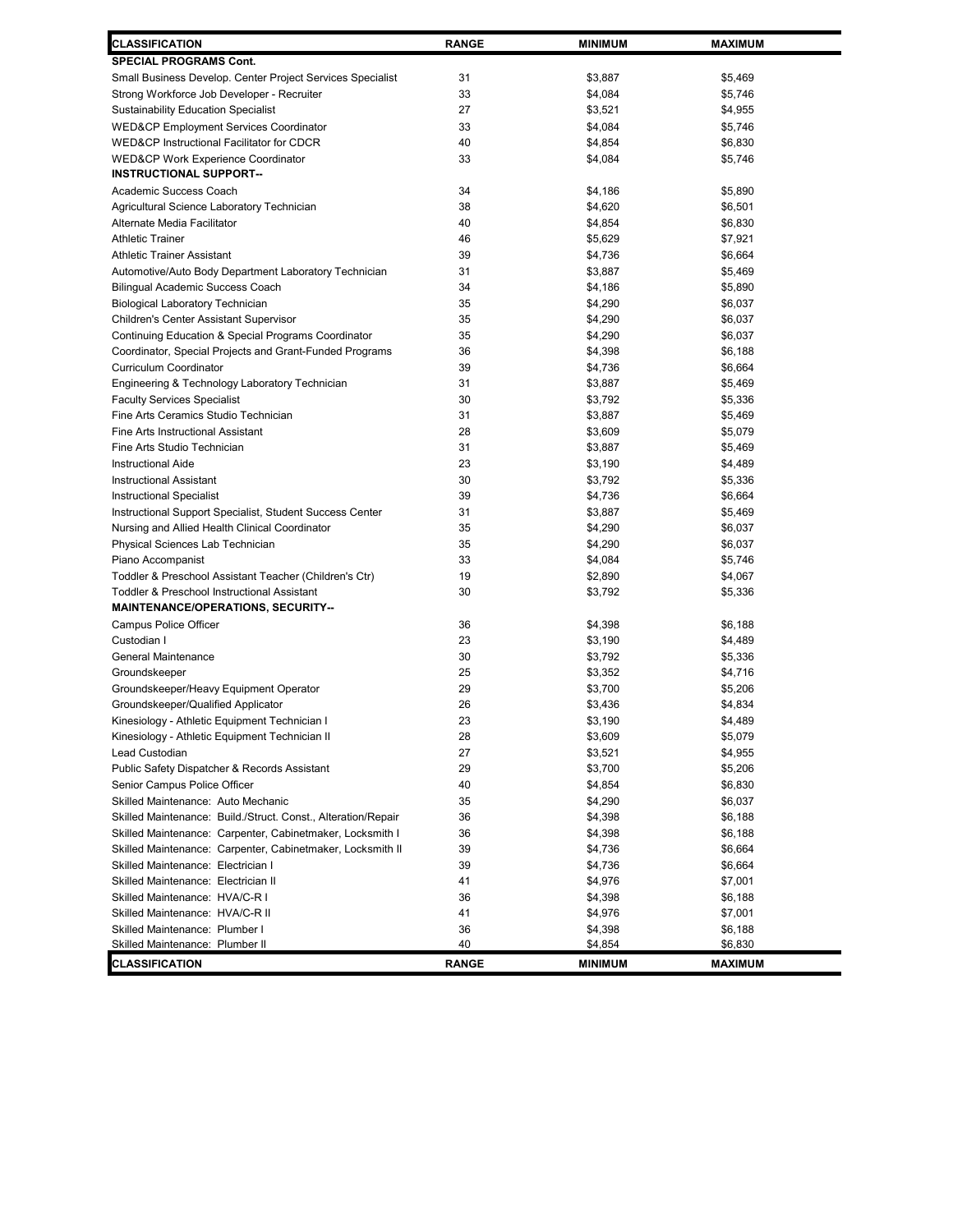| <b>PURCHASING SERIES--</b>                                                     |          |                    |                    |
|--------------------------------------------------------------------------------|----------|--------------------|--------------------|
| <b>Auxiliary Services Coordinator</b>                                          | 31       | \$3,887            | \$5,469            |
| Auxiliary Services Technician                                                  | 27       | \$3,521            | \$4,955            |
| Facilities Servs, Planning & Capital Projects Purchasing Tech                  | 29       | \$3,700            | \$5,206            |
| Purchasing Technician I                                                        | 28       | \$3,609            | \$5,079            |
| Purchasing Technician II                                                       | 36       | \$4,398            | \$6,188            |
| Shipping and Receiving Technician                                              | 27       | \$3,521            | \$4,955            |
| <b>STUDENT SERVICES SUPPORT--</b>                                              |          |                    |                    |
| Admissions and Records Technician                                              | 27       | \$3,521            | \$4,955            |
| Admissions/Records Clerk I                                                     | 21       | \$3,036            | \$4,273            |
| Admissions/Records Evaluation Analyst                                          | 33       | \$4,084            | \$5,746            |
| Bilingual Continuing Education Student Support Assistant                       | 25       | \$3,352            | \$4,716            |
| <b>Bilingual Enrollment Success Specialist</b>                                 | 33       | \$4,084            | \$5,746            |
| <b>Bilingual Student Services Site Specialist</b>                              | 28       | \$3,609            | \$5,079            |
| <b>Bilingual Testing Proctor</b>                                               | 33       | \$4,084            | \$5,746            |
| Café Assistant                                                                 | 24       | \$3,270            | \$4,601            |
| Café Specialist                                                                | 34       | \$4,186            | \$5,890            |
| Café Technician                                                                | 30       | \$3,792            | \$5,336            |
| CalWORKS Coordinator                                                           | 37       | \$4,508            | \$6,343            |
| Coordinator of EOP&S/CARE                                                      | 38       | \$4,620            | \$6,501            |
| Coordinator, Enrollment Services                                               | 40       | \$4,854            | \$6,830            |
| Coordinator, International Student Programs                                    | 33       | \$4,084            | \$5,746            |
| Coordinator, Sports Information                                                | 35       | \$4,290            | \$6,037            |
| <b>Counseling Assistant</b>                                                    | 25       | \$3,352            | \$4,716            |
| <b>DSPS Accommodation Assistant</b>                                            | 31       | \$3,887            | \$5,469            |
| DSPS Program Assistant                                                         | 31       | \$3,887            | \$5,469            |
| <b>DSPS Testing Center Coordinator</b>                                         | 36       | \$4,398            | \$6,188            |
| <b>Enrollment Success Specialist</b>                                           | 33       | \$4,084            | \$5,746            |
| Financial Aid Clerk I                                                          | 23       | \$3,190            | \$4,489            |
| <b>Financial Aid Clerk II</b>                                                  | 26       | \$3,436            | \$4,834            |
| <b>Financial Aid Coordinator</b>                                               | 35       | \$4,290            | \$6,037            |
| <b>Financial Aid Specialist</b>                                                | 34       | \$4,186            | \$5,890            |
| Institutional Research Analyst                                                 | 46       | \$5,629            | \$7,921            |
| Institutional Research Assistant                                               | 41       | \$4,976            | \$7,001            |
| Paraprofessional Advisor                                                       | 31       | \$3,887            |                    |
|                                                                                | 34       |                    | \$5,469            |
| Prerequisite Analyst                                                           | 35       | \$4,186<br>\$4,290 | \$5,890<br>\$6,037 |
| Program Coordinator<br>Records Coordinator                                     | 37       |                    |                    |
|                                                                                | 45       | \$4,508            | \$6,343<br>\$7,728 |
| Registered Nurse, Student Health Services<br>Student Health Program Specialist |          | \$5,492            |                    |
| <b>Student Health Services Assistant</b>                                       | 27       | \$3,521            | \$4,955            |
|                                                                                | 26       | \$3,436            | \$4,834            |
| <b>Student Services Assistant</b>                                              | 25<br>28 | \$3,352            | \$4,716            |
| <b>Student Services Site Specialist</b>                                        |          | \$3,609            | \$5,079            |
| Student Services Technology Coordinator                                        | 37       | \$4,508            | \$6,343            |
| Student Success and Support Program Technician                                 | 30       | \$3,792            | \$5,336            |
| Student Success Center Support Technician                                      | 27       | \$3,521            | \$4,955            |
| <b>Student Support Resolution Coordinator</b>                                  | 36       | \$4,398            | \$6,188            |
| <b>Testing Proctor</b>                                                         | 33       | \$4,084            | \$5,746            |
| University Transfer and Career Services Specialist                             | 32       | \$3,984            | \$5,606            |
| Veterans Services Coordinator                                                  | 35       | \$4,290            | \$6,037            |
| <b>Volunteer Services Coordinator</b>                                          | 38       | \$4,620            | \$6,501            |
| <b>TECHNICAL--</b>                                                             |          |                    |                    |
| Electronic Communications Designer/Coordinator                                 | 44       | \$5,358            | \$7,540            |
| <b>Graphic Designer</b>                                                        | 37       | \$4,508            | \$6,343            |
| Harold J. Miossi Art Gallery Coordinator                                       | 35       | \$4,290            | \$6,037            |
| Harold J. Miossi Art Gallery Outreach and Development Coord.                   | 33       | \$4,084            | \$5,746            |
| <b>Technical Coordinator</b>                                                   | 36       | \$4,398            | \$6,188            |
| <b>Technical Director CPAC</b>                                                 | 30       | \$3,792            | \$5,336            |